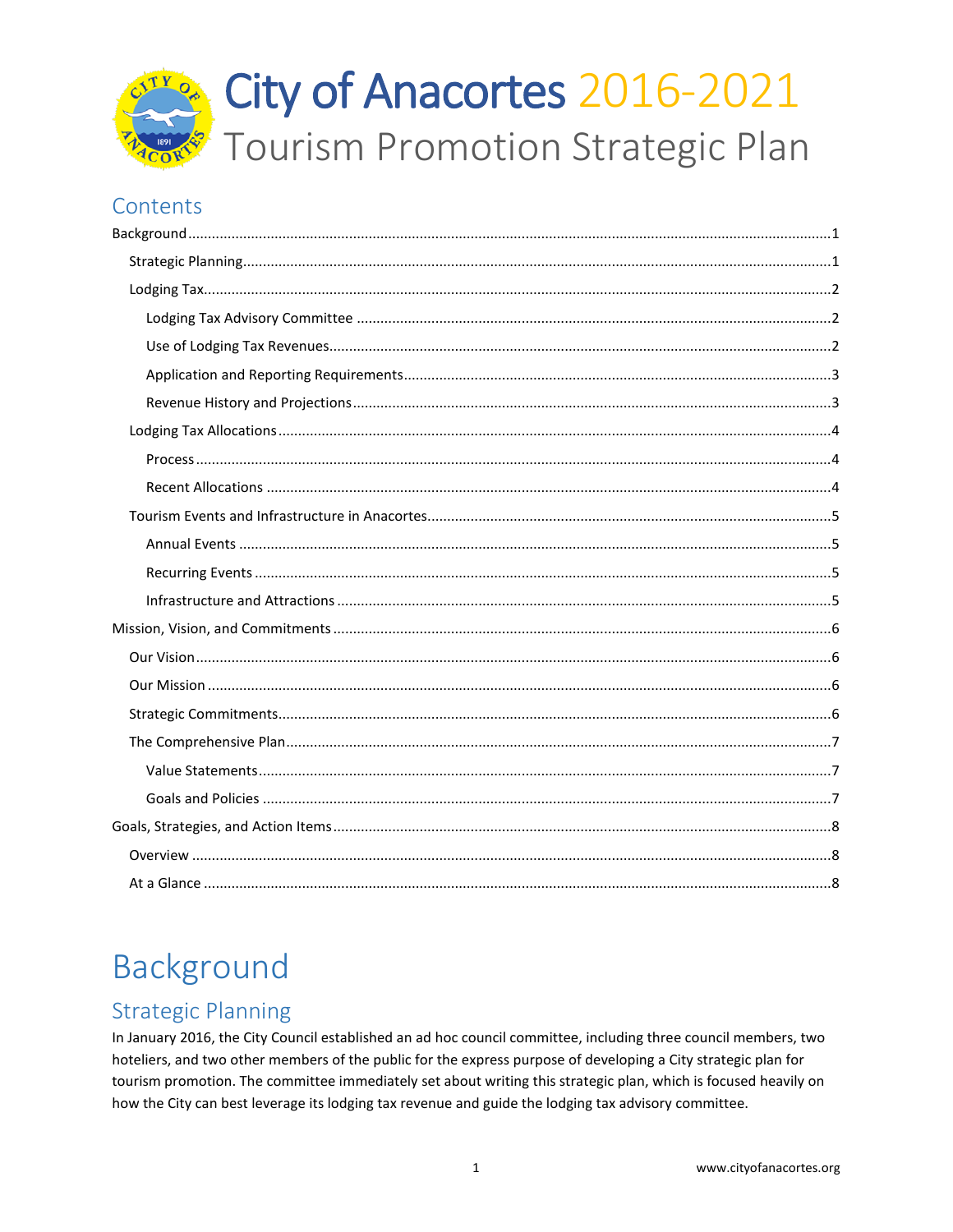# <span id="page-1-0"></span>Lodging Tax

The City of Anacortes collects a 4% tax on the furnishing of lodging within the City, called the "lodging tax."<sup>[1](#page-1-3)</sup> In the past, this tax has been referred to as the "hotel/motel tax," but that verbiage is not used in the statute and is inexact, as the tax is also levied on bed and breakfast and other such businesses offering transient occupancy.

### <span id="page-1-1"></span>Lodging Tax Advisory Committee

State law, RCW 67.28.1817, requires the City to establish a Lodging Tax Advisory Committee ("LTAC"), which must review and comment on any proposal to impose, increase, or repeal the lodging tax, or change the allocations, at least 45 days before final action on or passage of the proposal.<sup>[2](#page-1-4)</sup> LTAC is subject to the Open Public Meetings Act.<sup>[3](#page-1-5)</sup>

The Committee membership must be appointed by the City Council and must include:

- (a) at least three members who are representatives of businesses required to collect the tax;
- (b) at least three members who are persons involved in activities authorized to be funded by revenue received from the tax;
- (c) a City elected official, who must serve as chair of the committee.

The number of members in (a) must be equal to the number of members in (b). Persons who are eligible for appointment under (a) are not eligible for appointment under (b).<sup>[4](#page-1-6)</sup> Terms last one year and members are eligible for re-appointment.

#### <span id="page-1-2"></span>Use of Lodging Tax Revenues

State law allows the City to spend lodging tax revenue on:

- (a) **tourism** marketing;
- (b) the marketing and operations of special events and festivals designed to attract tourists;
- (c) supporting the operations and capital expenditures of **tourism-related facilities** owned or operated by a municipality or a public facilities district; or
- (d) supporting the operations of **tourism-related facilities** owned or operated by nonprofit 501(c)(3) or (c)(6) organizations.<sup>[5](#page-1-7)</sup>

"Tourism-related facility" means real or tangible personal property with a usable life of three or more years, or constructed with volunteer labor that is: (a)(i) Owned by a public entity; (ii) owned by a nonprofit organization described under section 501(c)(3) of the federal internal revenue code of 1986, as amended; or (iii) owned by a nonprofit organization described under section 501(c)(6) of the federal internal revenue code of 1986, as amended, a business organization, destination marketing organization, main street organization, lodging association, or chamber of commerce and (b) used to support tourism, performing arts, or to accommodate tourist activities.<sup>[6](#page-1-8)</sup>

"Tourism" means economic activity resulting from tourists, which may include sales of overnight lodging, meals, tours, gifts, or souvenirs. [7](#page-1-9)

<span id="page-1-3"></span> <sup>1</sup> AMC Chapter 3.15 and RCW 67.28.181(2)(a).

<span id="page-1-4"></span><sup>2</sup> RCW 67.28.1817(2).

<span id="page-1-5"></span><sup>3</sup> RCW Chapter 42.30, including the training requirements of RCW 42.30.205.

<span id="page-1-6"></span><sup>4</sup> RCW 67.28.1817(1).

<span id="page-1-7"></span><sup>5</sup> RCW 67.28.1816.

<span id="page-1-8"></span><sup>6</sup> RCW 67.28.080.

<span id="page-1-9"></span><sup>7</sup> RCW 67.28.080.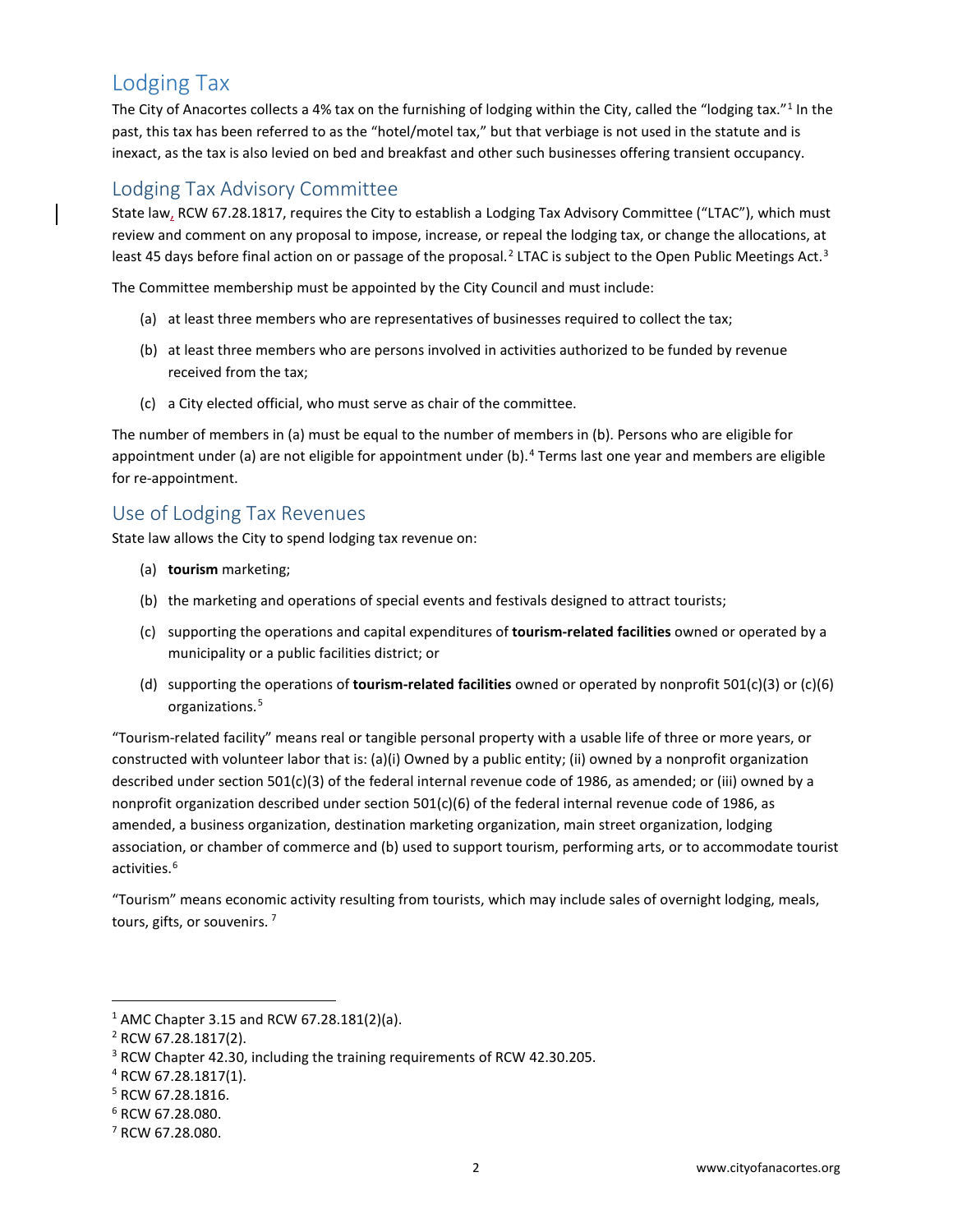The LTAC allocations are recommendations and not approvals, but the City may choose lodging tax recipients only from the list of candidates and recommended amounts provided by the local lodging tax advisory committee.<sup>[8](#page-2-2)</sup>

### <span id="page-2-0"></span>Application and Reporting Requirements

In recent years, the Legislature has added new requirements for use of lodging tax revenue. Applicants for use of lodging tax revenue must provide estimates of how any moneys received will result in increases in the number of people traveling for business or pleasure on a trip,<sup>[9](#page-2-3)</sup> and after using the lodging tax revenue, recipients must submit a report describing the actual number of people traveling for business or pleasure on a trip: [10](#page-2-4)

- (i) away from their place of residence or business and staying overnight in paid accommodations;
- (ii) to a place fifty miles or more one way from their place of residence or business for the day or staying overnight; or
- (iii) from another country or state outside of their place of residence or their business.

The City, in turn, must make those reports available to:

- the City Council;
- the public;
- the Lodging Tax Advisory Committee;
- the State Legislature's Joint Legislative Audit and Review Committee (JLARC).<sup>[11](#page-2-5)</sup>

#### <span id="page-2-1"></span>Revenue History and Projections

In the last several years, the City has collected increasing lodging tax, last year totaling \$365,000. The chart below shows the last five years of revenue history, grouped by month to demonstrate seasonality. Note that lodging taxes are received two months after the room is paid for by the customer, i.e., in the chart below, January revenues are from rooms rented in November.



<span id="page-2-2"></span>8 RCW 67.28.1816(2)(b)(ii)

- <span id="page-2-3"></span><sup>9</sup> RCW 67.28.1816(2)(a).
- <span id="page-2-4"></span> $10$  RCW 67.28.1816(2)(c)(i)

<span id="page-2-5"></span><sup>11</sup> RCW 67.28.1816(2)(c)(i)(C).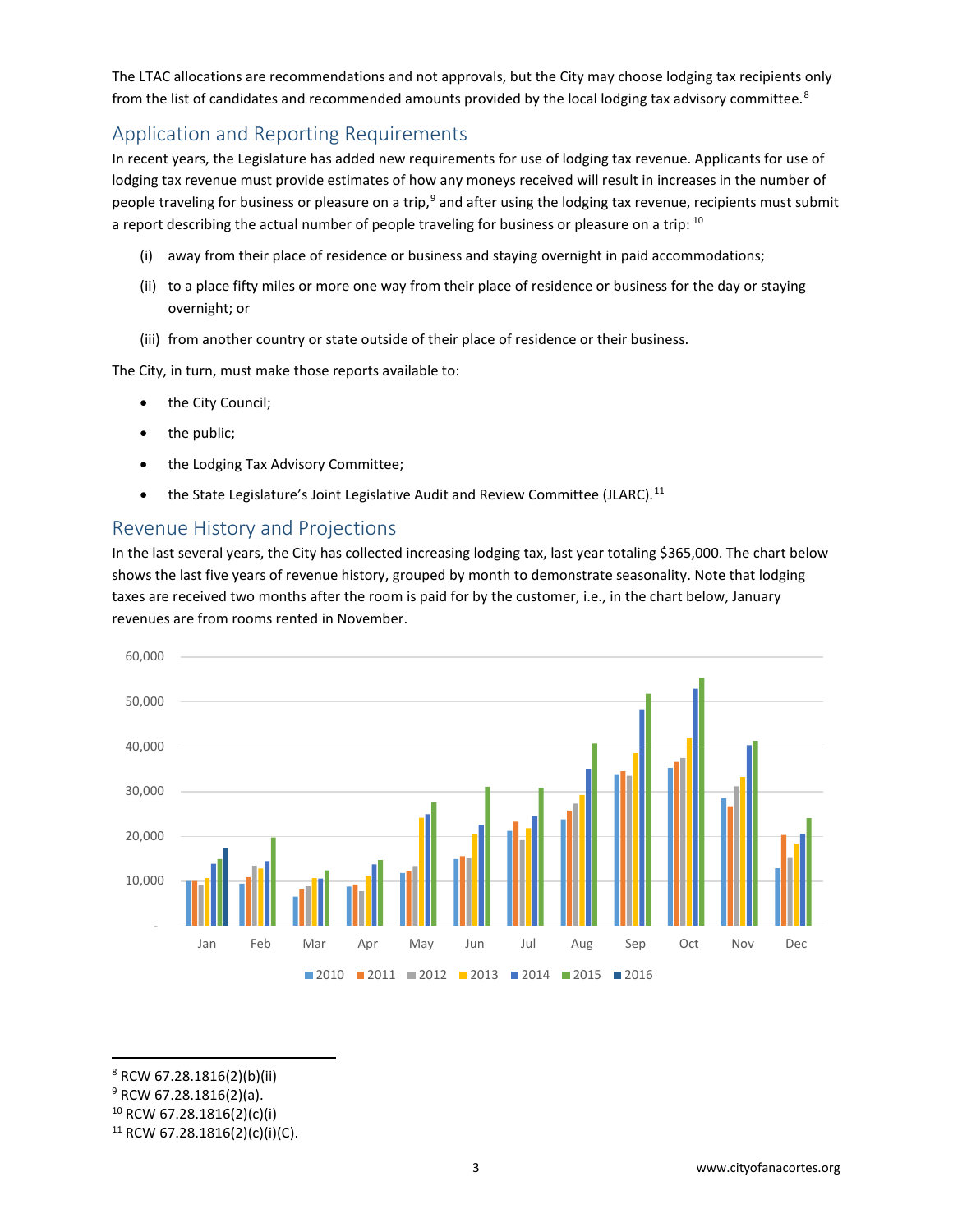# <span id="page-3-0"></span>Lodging Tax Allocations

#### <span id="page-3-1"></span>Process

While state law does not prescribe a specific process for allocations, it does require the City to seek recommendation from the Lodging Tax Advisory Committee ("LTAC") before changing the allocations.[12](#page-3-3) Historically, the City has had an annual process where the City solicits applications from organizations eligible to receive lodging tax funds, and LTAC considers those applications simultaneously and makes a recommendation for the following year. That annual process works well for recurring, annual events, but is not the only way to allocate lodging tax. The City maintains [a webpage](https://www.anacorteswa.gov/558/Lodging-Tax-Advisory-Committee) about the City's lodging tax and its Lodging Tax Advisory Committee.

#### <span id="page-3-2"></span>Recent Allocations

Lodging tax allocations in recent years have been fairly stable. Requests and allocations received in 2015 are listed in the table below.

| <b>Organization/Request</b>               | Request   | <b>Allocation</b> |
|-------------------------------------------|-----------|-------------------|
| 4th of July Show                          | \$10,000  | \$10,000          |
| <b>Anacortes Farmers Market</b>           | \$9,750   | \$7,000           |
| Anochords                                 | \$1,900   | \$1,000           |
| Art in Bloom                              | \$14,250  | \$10,000          |
| <b>Arts Fest</b>                          | \$16,600  | \$10,000          |
| <b>Baker Cup</b>                          | \$5,350   | \$5,350           |
| <b>Chamber of Commerce: Marketing</b>     | \$151,000 | \$123,500         |
| Chamber of Commerce: Visitors Info Center | \$72,680  | \$84,350          |
| Corvette                                  | \$1,200   | \$1,200           |
| Hedgehog                                  | \$400     | \$400             |
| Home and Boat                             | \$1,500   | \$750             |
| Museum Brochures                          | \$1,950   | \$1,950           |
| <b>Oyster Run</b>                         | \$5,000   | \$10,000          |
| <b>Public Restroom</b>                    | \$3,720   | \$3,720           |
| Quilters                                  | \$2,200   | \$1,800           |
| <b>Rock the Dock</b>                      | \$13,600  | \$5,500           |
| <b>Summer Concert Series</b>              | \$20,000  | \$12,000          |
| <b>Tulip Festival</b>                     | \$2,400   | \$2,400           |
| <b>Total</b>                              | \$333,500 | \$290,920         |

The largest recurring recipient, the Chamber of Commerce, receives approximately \$72,000 annually to operate the Chamber Visitor Information Center (VIC) at 819 Commercial Avenue, and approximately \$120,000 annually to promote the City and the Anacortes-Sidney ferry run through a variety of media outlets. For the 2016 allocation year, the Lodging Tax Advisory Committee recommended, and the City Council accepted, a requirement for the Chamber to promote *all* tourist-oriented businesses in the VIC, not just businesses that are Chamber members, and increased their allocation by \$16,000 to fully fund the VIC expenses.

In 2015, the City spent \$321,000 of lodging tax revenues to acquire the Heart of Anacortes event venue, which was the first time in memory that the City spent lodging tax on a capital acquisition. The City also recently allocated \$30,000 for the purchase and installation of seating at the Volunteer Park baseball fields.

<span id="page-3-3"></span> <sup>12</sup> RCW 67.28.1817(2).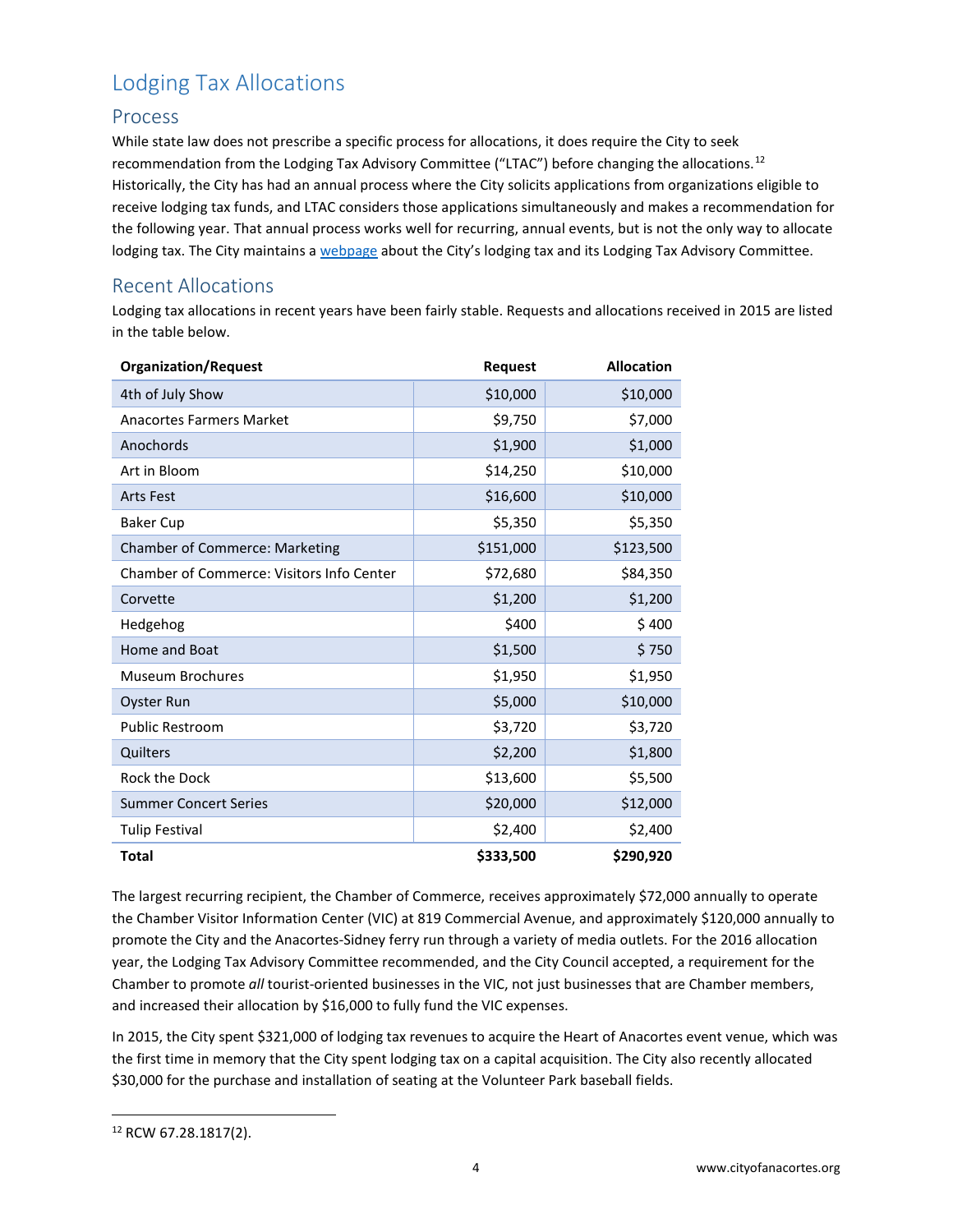## <span id="page-4-0"></span>Tourism Events and Infrastructure in Anacortes

Anacortes hosts a number of successful events that attract tourists throughout the year. The city also benefits from a number of events held off Fidalgo Island, such as the [Skagit Valley Tulip Festival](http://tulipfestival.org/) (April).

### <span id="page-4-1"></span>Annual Events

| January                   | February                                                                              | March                                                                           | <b>April</b><br>Art in Bloom<br>$\bullet$<br>• Spring Boat Show<br>• Spring Wine Festival<br>• Vintage Market |
|---------------------------|---------------------------------------------------------------------------------------|---------------------------------------------------------------------------------|---------------------------------------------------------------------------------------------------------------|
| May<br>• Trawler Fest     | <b>June</b><br>$\bullet$ Bark in the Park<br>• St. Merryfest<br>• Waterfront Festival | <b>July</b><br>• Fourth of July<br>• Kids 'R' Best Fest<br>• Shipwreck Day      | August<br>• Arts Festival<br><b>Fidalgo Bay Day</b><br>$\bullet$                                              |
| September<br>• Oyster Run | October<br>• Bier on the Pier<br>• Fall Boat Show<br>• Hedgehog Show                  | <b>November</b><br><b>Brewgrass</b><br>$\bullet$<br>Vintage Market<br>$\bullet$ | <b>December</b><br>• Coastal Christmas<br>• Winter Wonderland<br>Walk                                         |

#### <span id="page-4-2"></span>Recurring Events

- First Friday Art Walk
- Saturday Farmers Market
- Summer Concert Series (Fridays and Wednesdays)

#### <span id="page-4-3"></span>Infrastructure and Attractions

- Visitors Information Center
- [Museum](http://www.cityofanacortes.org/museum_department.php#.V2O9N4-cGUk)
- Depot & W.T. [Preston](http://www.cityofanacortes.org/maritime_heritage_center_and_wt_preston_sternwheel_steamboat.php#.V2O9Ho-cGUk)
- Parks and forestlands
- Deception Pass State Park
- Guemes Ferry Terminal
- San Juan/Sidney Ferry Terminal
- Heart of Anacortes
- Brodniak Hall
- Port Transit Shed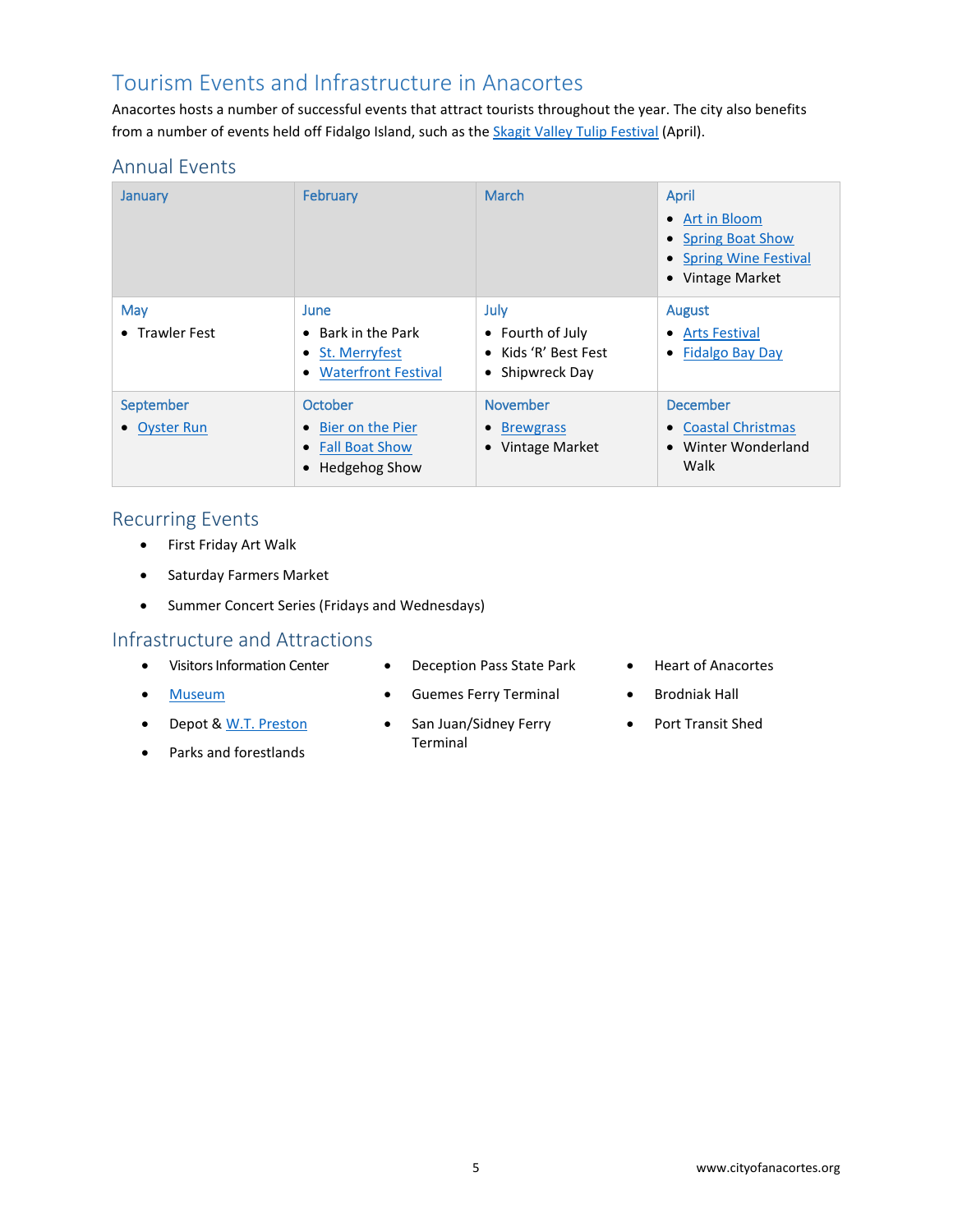# <span id="page-5-0"></span>Mission, Vision, and Commitments

## <span id="page-5-1"></span>Our Vision

The **vision statement** concerns the City as a community. We all recognize that our vision cannot be achieved through the efforts of City government alone.

> *Anacortes is a thriving northwest island destination that engages visitors in genuine community experiences in local arts, culture, and the natural environment.*

## <span id="page-5-2"></span>Our Mission

The **mission statement** speaks explicitly to the City of Anacortes's role in realizing our vision.

*Enhance the local economy and local culture by attracting visitors who stay longer, engage with our small businesses, and make lasting connections with our community.*

## <span id="page-5-3"></span>Strategic Commitments

Our **strategic commitments** are the fundamental principles that drive the implementation of our mission and vision, and lay the groundwork for the goals, objectives, and strategies in the remainder of this plan:

- **Consistency with community vision:** align tourism promotion with our Comprehensive Plan.
- **Inclusiveness**: make resources available to everyone and encourage participation.
- **Cooperation**: encourage, facilitate, and engage in partnerships to accomplish our shared goals.
- **Transparency**: be clear and accountable in our actions.
- **Fiscal responsibility**: spend lodging tax money wisely.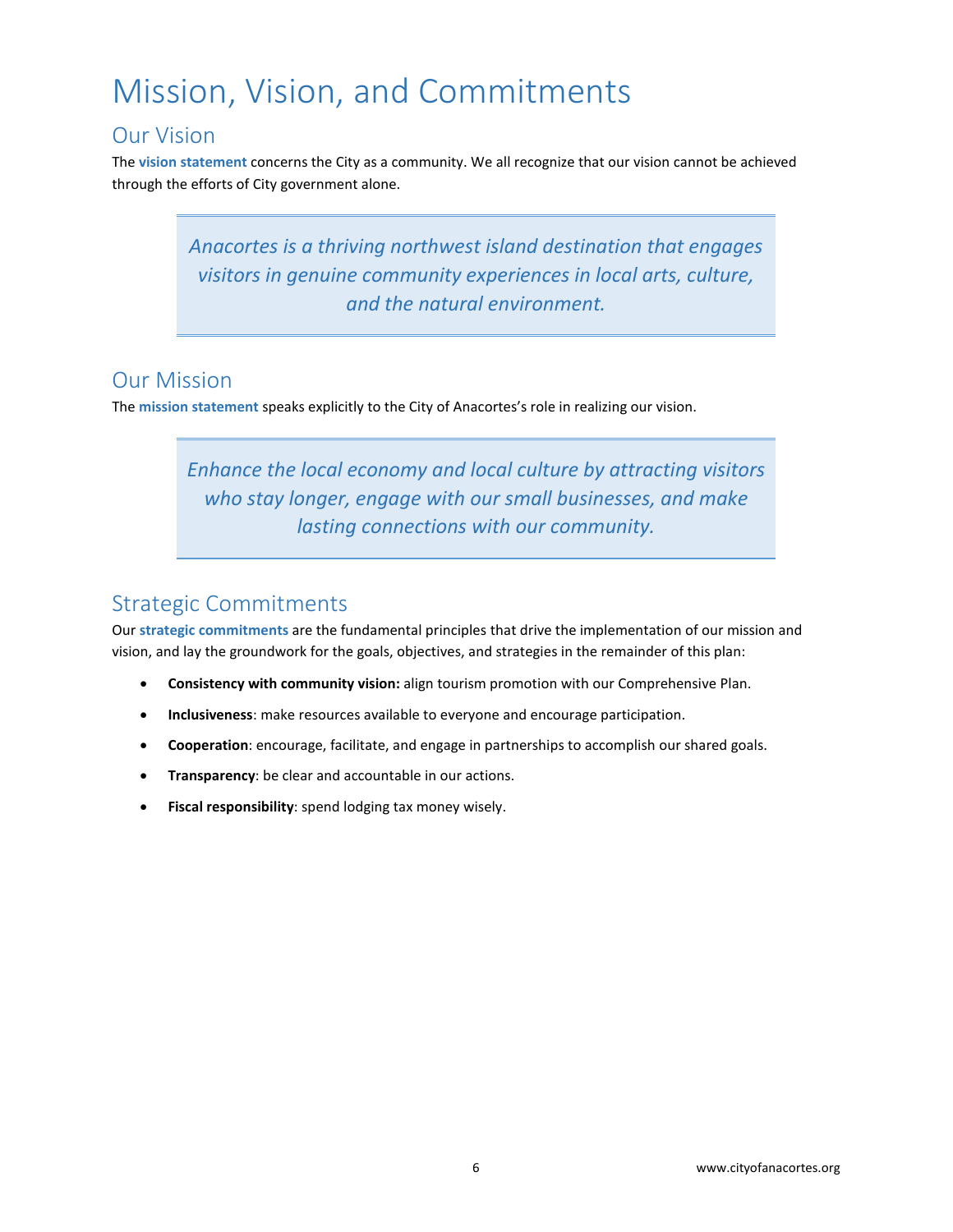# <span id="page-6-0"></span>The Comprehensive Plan

The City's 2016 Comprehensive Plan includes the following goals and policies relevant to tourism promotion:

#### <span id="page-6-1"></span>Value Statements

Provide a Supportive & Connected Community: Offer a variety of year-round recreational and tourism opportunities.

#### <span id="page-6-2"></span>Goals and Policies

**Goal ED-3.** Tourism. Maintain and enhance year round opportunities for sustainable tourism in keeping with the Community's vision.

**Policy ED-3.1.** Pursue opportunities that recognize Anacortes's unique historic heritage, culture, recreational amenities and natural setting.

**Policy ED-3.2.** Actively work with business and tourism associations as well as other local organizations to establish a brand for Anacortes as a recognizable tourist destination.

**Policy ED-3.3.** Consider creation of a City culture and tourism office to manage marketing and tourism promotion.

**Policy ED-3.4.** Enhance entrances to the City with extensive landscaping and appropriate signage.

**Policy ED-3.5.** Encourage activities and facilities that attract visitors throughout the year.

**Policy ED-3.6.** Encourage activities and facilities that serve residents as well as tourists.

**Policy ED-3.7.** Encourage development of expanded lodging options to support overnight stays by tourists and other visitors.

**Policy ED-3.8.** Attract users of Washington State Ferries and other nearby destinations to spend time in Anacortes and patronize local businesses.

**Policy ED-3.9.** Encourage development of a civic community gathering place and a destination events/concert/meeting/music venue with hotel in the downtown/waterfront area.

**Policy ED-3.10.** Expand the amount and variety of attractions available to visitors, such as a fishing pier, sawmill museum, or other attractions that build on Anacortes's unique history and identity.

Policy ED-3.11. Promote Downtown Anacortes, including the Central Business District and Cap Sante Marina, Central Fidalgo Bay Waterfront and South Commercial Avenue as visitor destinations.

**Policy ED-3.12.** Coordinate marketing and programming of visitor activities to increase the length of potential visitor experience.

**Policy ED-3.13.** Coordinate marketing with other nearby attractions such as Deception Pass, Whidbey Island, and San Juan Islands.

**Policy ED-3.14.** Improve vehicular and pedestrian connections between downtown and the waterfront and downtown and the State Ferry Terminal, including potential development of a shuttle service.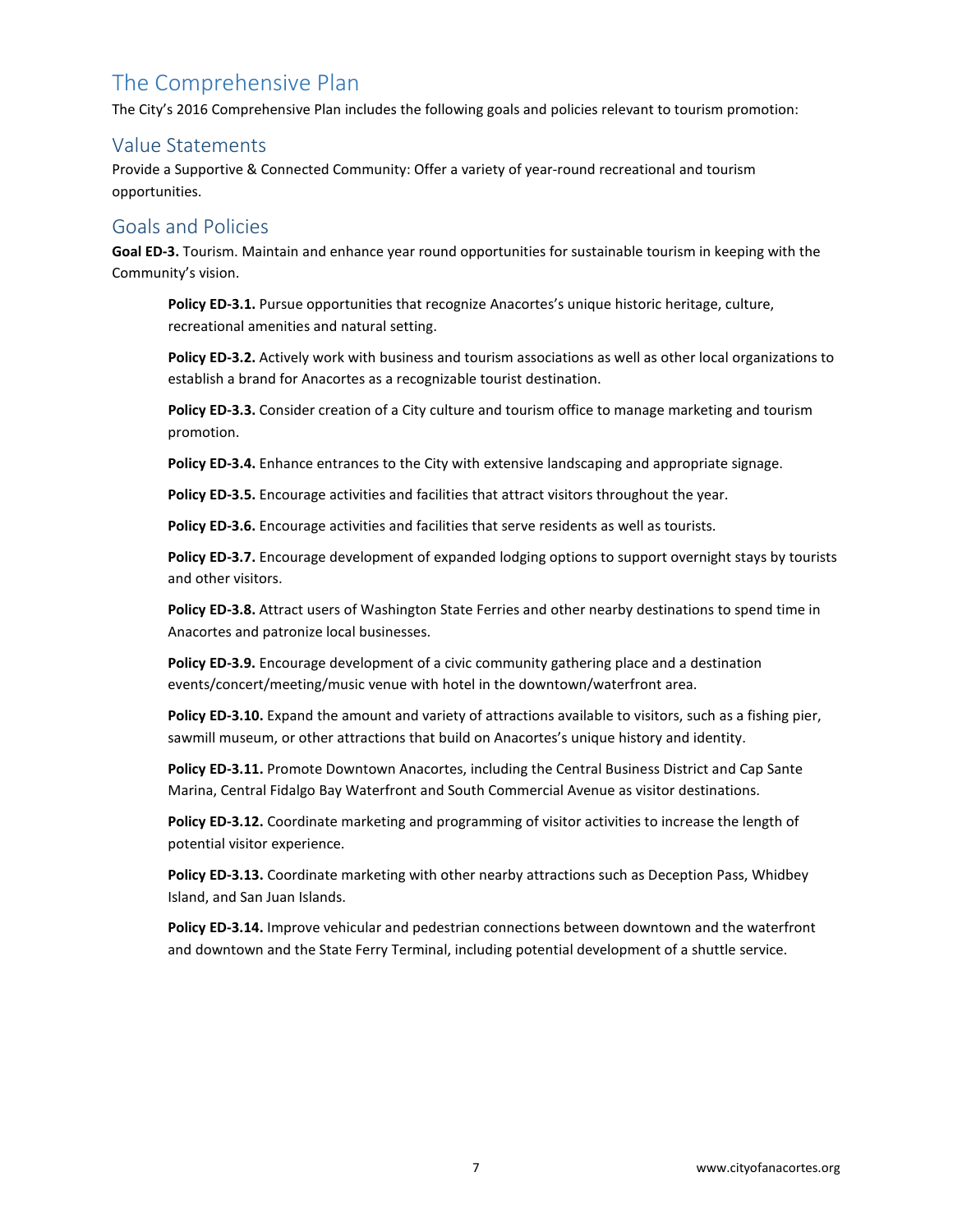# <span id="page-7-0"></span>Goals, Strategies, and Action Items

The meat of any strategic plan is its goals, strategies, and action items. In this plan, these elements are grouped logically, but are not in any particular order of priority.

#### <span id="page-7-1"></span>Overview

Except when introduced by a conditional phrase, each of these elements begin with action verbs.

**Goals** are broad, high-level statements that are not time limited and are not intended to change from year-to-year.

The strategic plan includes two types of goals: (1) **services goals** that articulate *what* things we intend to accomplish or services we intend to provide, and (2) **logistical goals** that articulate *how* we intend to conduct our work. In general, services goals relate to the services provided to the public, and the logistical goals speak to the internal mechanics of providing those services (such as cost-efficiency).

Each goal is supported by **strategies** that articulate how to achieve the overall goals. Strategies may or may not be time-limited, and may or may not include action items. Strategies are not formal or binding policies; policies should be adopted by a policy-setting body, such as the City Council.

Each **action item** is a specific, discrete task to implement the strategy. The action items defined in the plan may not be all of the possible or obvious actions that could implement the strategy, but are the items that we have identified as it is able to implement over the course of the plan.

### <span id="page-7-2"></span>At a Glance

| Goal 1 |                                                                                                 |  |
|--------|-------------------------------------------------------------------------------------------------|--|
|        |                                                                                                 |  |
| Goal 2 |                                                                                                 |  |
| Goal 3 |                                                                                                 |  |
|        |                                                                                                 |  |
| Goal 4 |                                                                                                 |  |
| Goal 5 |                                                                                                 |  |
| Goal 6 |                                                                                                 |  |
|        |                                                                                                 |  |
| Goal 7 |                                                                                                 |  |
| Goal 8 | Ensure interesting events are happening continuously (all year and all week)10                  |  |
| Goal 9 |                                                                                                 |  |
|        |                                                                                                 |  |
|        |                                                                                                 |  |
|        |                                                                                                 |  |
|        |                                                                                                 |  |
|        | Goal 12 Work with civic and nonprofit groups to support and create opportunities for visitors12 |  |
|        |                                                                                                 |  |
|        |                                                                                                 |  |
|        |                                                                                                 |  |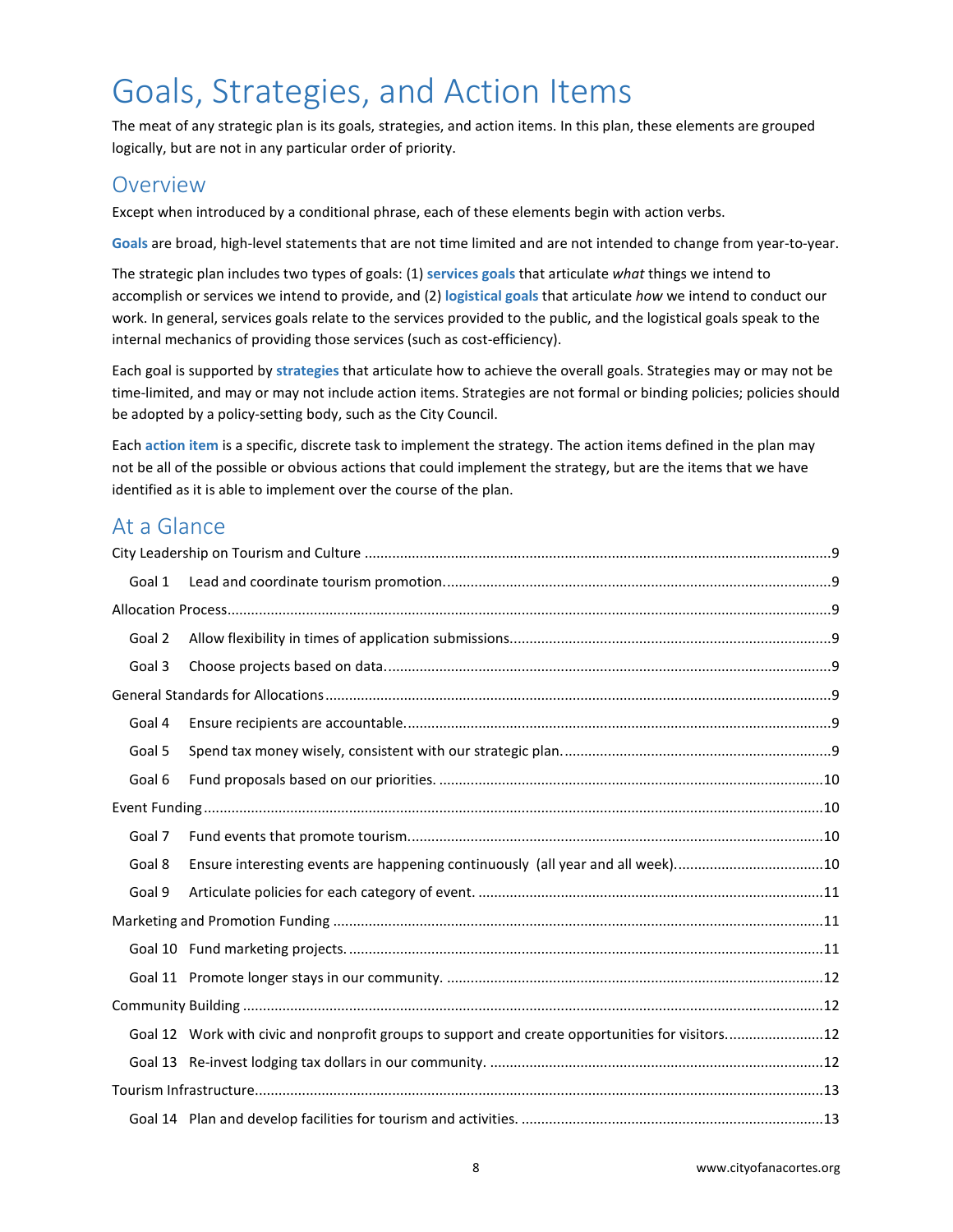# <span id="page-8-1"></span><span id="page-8-0"></span>City Leadership on Tourism and Culture

#### Goal 1 Lead and coordinate tourism promotion.

#### strategy 1A Establish a City Council Tourism Committee.

- ACTION 1A-1 Appoint broad representation (up to 9 members) from non-profit organizations, tourist business community, the Chamber, and others.
- ACTION 1A-2 Make the statutorily required Lodging Tax Advisory Committee a subset of the City Council Tourism Committee.
- ACTION 1A-3 Adopt the committee structure into City Code.
- strategy 1B Actively manage marketing and tourism promotion of the City.
- ACTION 1B-1 Consider creation of a City tourism office.

# <span id="page-8-3"></span><span id="page-8-2"></span>Allocation Process

#### Goal 2 Allow flexibility in times of application submissions.

- strategy 2A Allow first-time applicants, events, or initiatives to apply at any time during the year.
- strategy 2B Require recurring events to apply in the normal annual cycle.
- strategy 2C Do effective outreach for application/LT requests.
- ACTION 2C-1 Provide first-time applicants with assistance through the application process.
- ACTION 2C-2 Improve the website.
- ACTION 2C-3 List the prior year allocations on the website.
- ACTION 2C-4 Advertise in A-Town is Our Town (promote allocations in a tourism corner)
- ACTION 2C-5 Email non-profits or businesses with request for proposals or ad about the lodging tax opportunity.
- <span id="page-8-4"></span>strategy 2D Comply with 45-day statutory timeline.
	- Goal 3 Choose projects based on data.
- strategy 3A Implement strategies for finding information about length visits, capacities, etc. application and reporting
- ACTION 3A-1 Evolve LT applications to implement this strategic plan and collect useful data.

# <span id="page-8-6"></span><span id="page-8-5"></span>General Standards for Allocations

#### Goal 4 Ensure recipients are accountable.

- strategy 4A Require effective and useful reporting.
- ACTION 4A-1 Develop a template reporting form and handout on methods of reporting and tracking.

#### strategy 4B Require presentation of reporting metrics in a useful way.

ACTION 4B-1 Modify the application to require recurring events to provide prior year reporting data in their applications.

#### <span id="page-8-7"></span>Goal 5 Spend tax money wisely, consistent with our strategic plan.

strategy 5A Do not allocate money just because someone asks.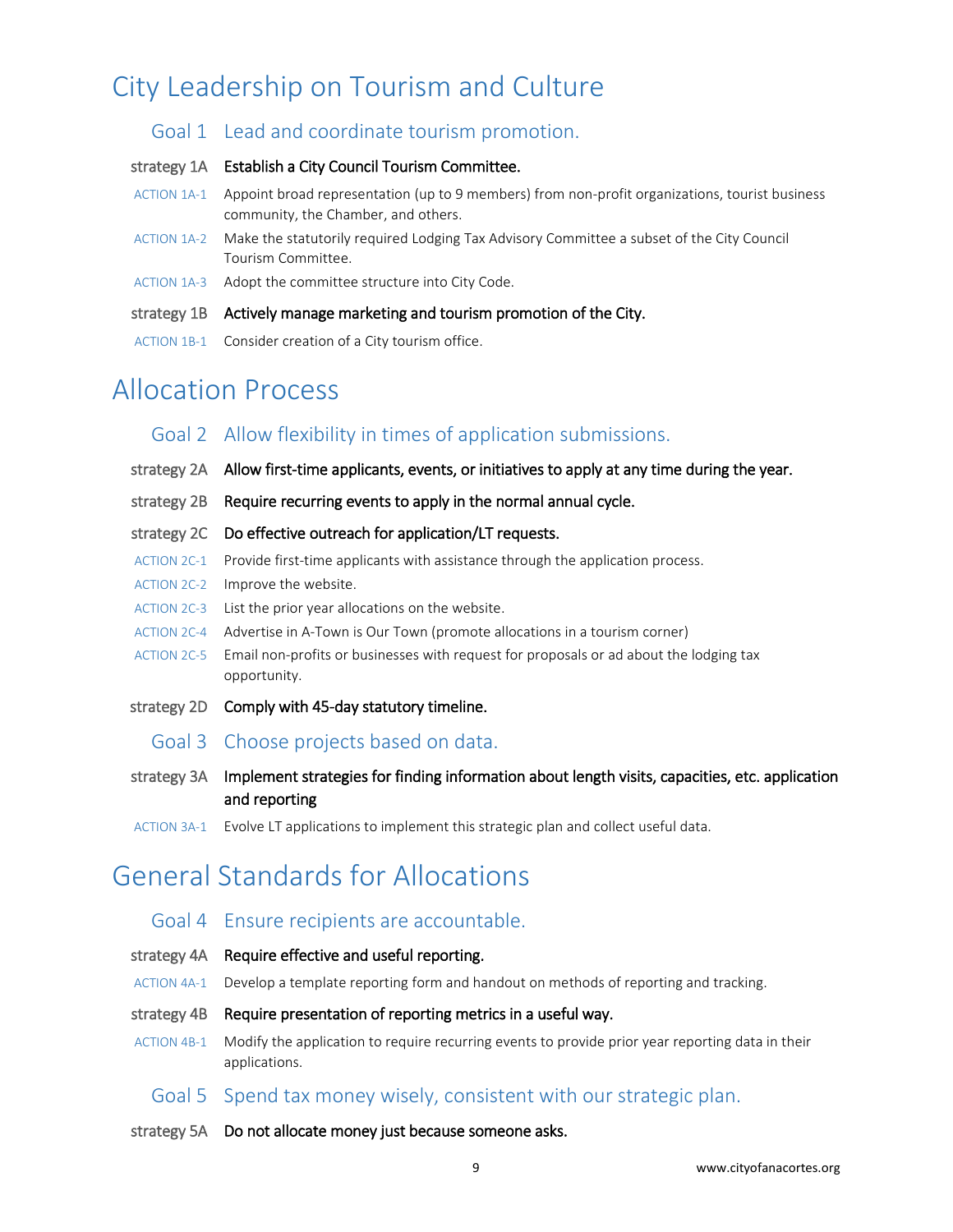- strategy 5B Perform a cost/benefit analysis on all allocation requests.
- strategy 5C Ensure events, whether or not they solicit lodging tax funds, pay the costs the City incurs to manage public safety, cleanup, etc., during the event.

*The Oyster Run is an example of an event that creates significant costs to the City for which it does not reimburse the City.*

#### <span id="page-9-0"></span>Goal 6 Fund proposals based on our priorities.

#### strategy 6A Fund our own initiatives.

- ACTION 6A-1 Develop a computer/mobile device application that functions as a rolling events calendar.
- ACTION 6A-2 Fund maintenance of the online events calendar.
- ACTION 6A-3 Formally evaluate cost-benefit ratio of the physical Visitors Information Center and consider replacing with new technology.

#### strategy 6B Save for capital project goals.

- ACTION 6B-1 Maintain a healthy fund balance until we reach a capital goal.
- ACTION 6B-2 Reserve 25% of annual receipts for addition to the fund balance.

# <span id="page-9-2"></span><span id="page-9-1"></span>Event Funding

#### Goal 7 Fund events that promote tourism.

- strategy 7A Favor events with growth potential (or to fill in shoulder season)
- strategy 7B Make a special effort to solicit shoulder season events.

*The best banquet month in Anacortes is August (mostly for weddings). The second-best banquet month in Anacortes is December (e.g., for holiday parties).*

- strategy 7C Solicit events that leverage our natural resources and surroundings, e.g., bike events.
- strategy 7D Invest in events that could do better (e.g.,  $4<sup>th</sup>$  of July, Christmas)
- strategy 7E Continue support of events that contribute to local culture, e.g., the Farmers Market.
- strategy 7F Wean off events that should be able to support themselves (Oyster Run); except events that could become much greater and we should push them forward (e.g., incubator and midtier events)
- strategy 7G Allow for continuing support of events that don't have an obvious funding source (e.g., Fourth of July).
- <span id="page-9-3"></span>strategy 7H Require every funded event to have at least a basic web presence.

### Goal 8 Ensure interesting events are happening continuously (all year and all week).

- strategy 8A Support existing events during tourist season (June-August).
- strategy 8B Encourage businesses downtown to be open on Sundays.
- strategy 8C Emphasize new events and promotion of visitation during shoulder season (winter) and Sundays.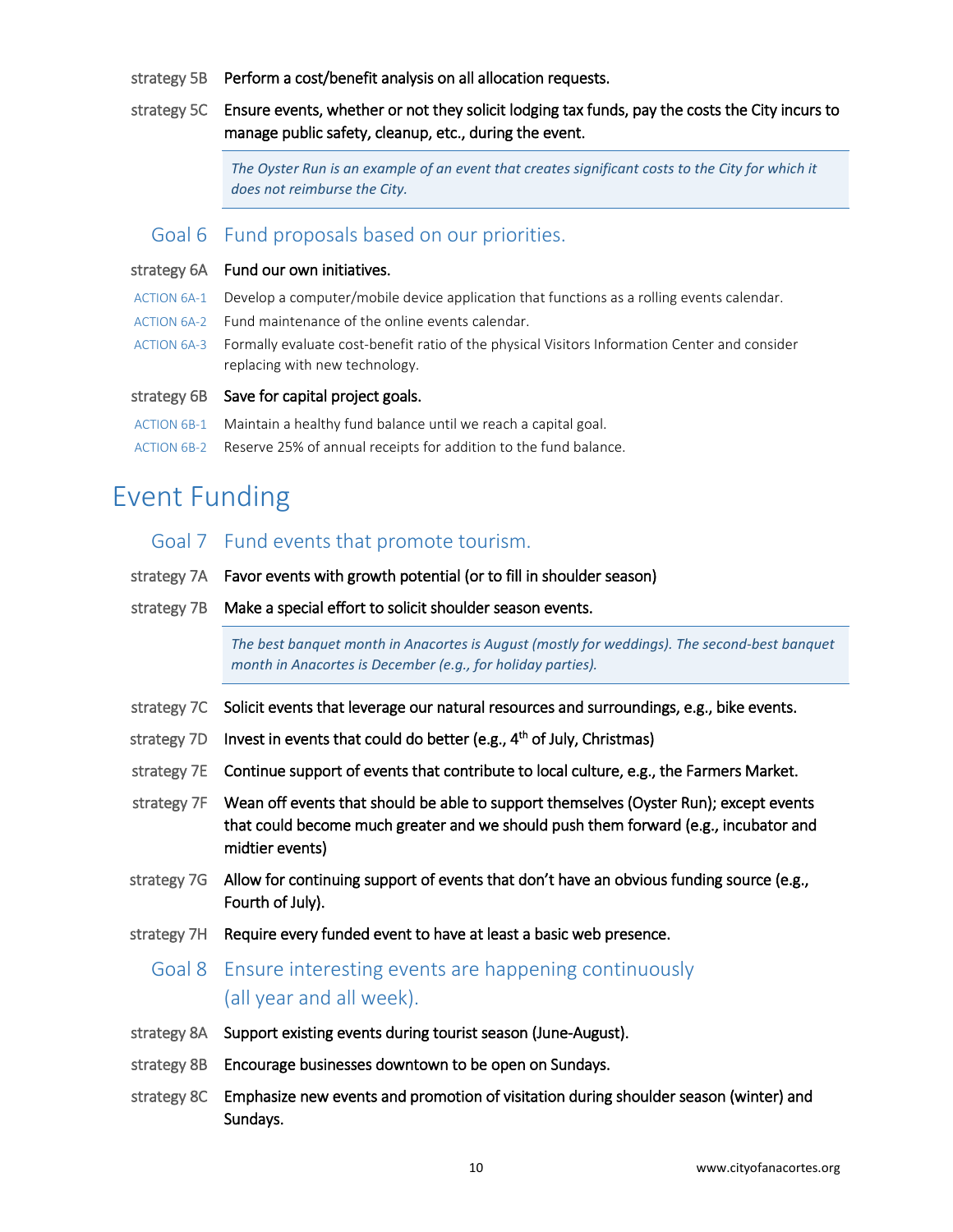ACTION 8C-1 Develop at least one new or greatly expanded shoulder-season event.

*Some have suggested a new "Whiskey on the Wharf" or "February Antiquesfest" event. Or why not two Art Walks each month? Coupeville'[s Penn Cove Musselfest](http://thepenncovemusselsfestival.com/) is a good example of a successful winter event.* 

<span id="page-10-0"></span>strategy 8D Develop indoor events and cultural events.

- Goal 9 Articulate policies for each category of event.
- strategy 9A Phase out funding of events that aren't accomplishing strategic goals in their category.
- strategy 9B For incubator-type or hobby programs (e.g., What the Heck Fest, Vintage Market), provide support where necessary.
- ACTION 9B-1 Develop criteria for successful granting in the incubator category, including some criteria to take a chance on events that may not work.
- ACTION 9B-2 Develop criteria for approving funding for these events based on what kind of resources the sponsor has and their history of performance in the community.
- ACTION 9B-3 Develop streamlined applications and requirements and paperwork for first-time applicants.
- strategy 9C For mid-tier (Vintage Market, Shipwreck Day), consider support on a case-by-case basis.

*Mid-tier events are profitmaking events that might eventually be able to fund themselves, and might eventually become anchor events.*

strategy 9D For partnership events (e.g. cooperative events with the Port, Farmers Market, Fourth of July, summer concert series), continue support.

> *Partnership events are those that the City co-sponsors because they provide an enhanced, sustaining experience for the community. Many may not have their own funding source or obvious significant funding stream.*

strategy 9E For anchor events (e.g. Arts Festival, Bier on the Pier, Spring Wine Festival, Waterfront Festival), continue support to ensure continued success.

> *It continues to be valuable to promote anchor events, even when there's no chance of them*  failing. The more the word Anacortes gets out into the world the more the whole city benefits.

- ACTION 9E-1 Fund additions or extensions of existing anchor events into new areas or new time periods.
- ACTION 9E-2 Fund promotion, not capital expenses (e.g. for portapotties.

# <span id="page-10-1"></span>Marketing and Promotion Funding

#### <span id="page-10-2"></span>Goal 10 Fund marketing projects.

#### strategy 10A Support marketing that encourages visitors to engage in Anacortes.

- ACTION 10A-1 Explore co-marketing with neighboring communities; visitors from < 50 miles could also visit La Conner, San Juans.
- ACTION 10A-2 Endorse the countywide Tourism Promotion Area.
- ACTION 10A-3 Increase Anacortes presence with statewide tourism promotion groups, e.g., Washington Tourism Alliance.
- strategy 10B Use local marketers, printers, and consultants for marketing.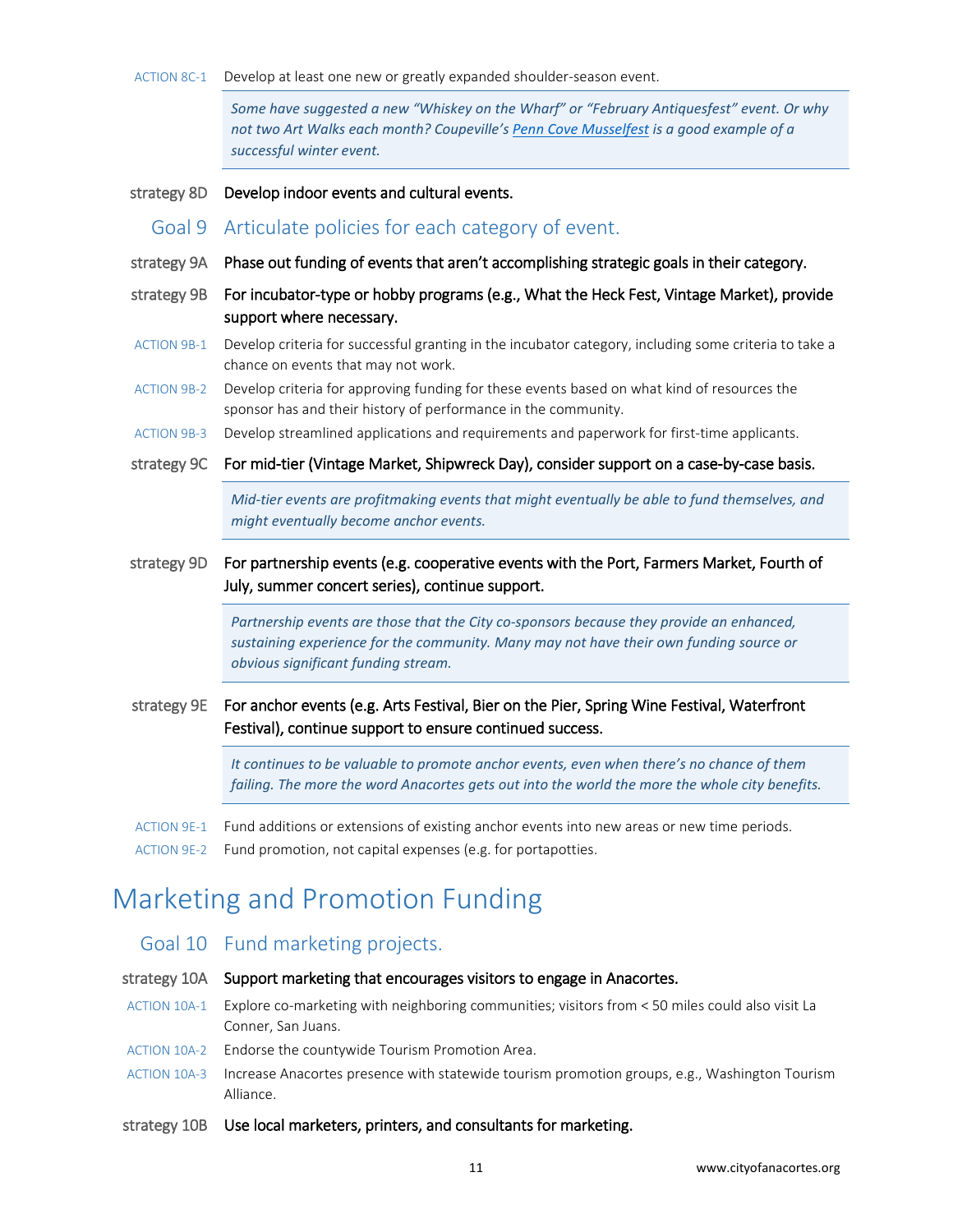#### strategy 10C Support co-op advertising.

- ACTION 10C-1 Instead of giving money to advertising for individual events, contract with the Chamber to do co-op marketing for the event; pool event marketing dollars to achieve greater advertising buying power.
- strategy 10D Ensure the City retains rights to intellectual property produced with lodging tax dollars.
- strategy 10E Ensure all businesses are promoted with lodging tax funds, not just Chamber members.
- strategy 10F React to economic challenges and shifts (e.g., fluctuations in the Canadian currency exchange rate) with new marketing strategies.
	- Goal 11 Promote longer stays in our community.
- <span id="page-11-0"></span>strategy 11A Promote Anacortes as a "getaway" not just a "gateway."
- strategy 11B Promote spending whole days in our community (even if no overnight).
- strategy 11C Don't focus exclusively on overnight stays, but encourage visitors to stay longer than their previous stays.

# <span id="page-11-1"></span>Community Building

- <span id="page-11-2"></span>Goal 12 Work with civic and nonprofit groups to support and create opportunities for visitors.
- strategy 12A Connect, interpret, and present cultural activities with opportunities for increased participation.

*Such cultural opportunities might include investing in and encouraging the existing authentic experiences in town, e.g., Friends of the Forest, the local music scene, community events like the Fourth of July parade, small boat rendezvous, school activities, Samish Indian Nation events, and historical features like the Maiden of Deception Pass.* 

- ACTION 12A-1 Develop all-ages activities.
- ACTION 12A-2 Develop multi-generational sharing opportunities.
- <span id="page-11-3"></span>ACTION 12A-3 Develop multi-cultural and environmental sharing opportunities.
- Goal 13 Re-invest lodging tax dollars in our community.
- strategy 13A Fund events and activities that ultimately reinvest in our community, e.g., the Arts Festival.
- strategy 13B Look for ways to hire a cultural curator to bring artists into town, including the possibility of insourcing a City tourism office.
- strategy 13C Leverage the Heart of Anacortes to be a cultural outreach center 12 months a year.
- strategy 13D Encourage groups and individuals to contribute their own efforts towards maintaining our City's "critical mass" of culture and economy.